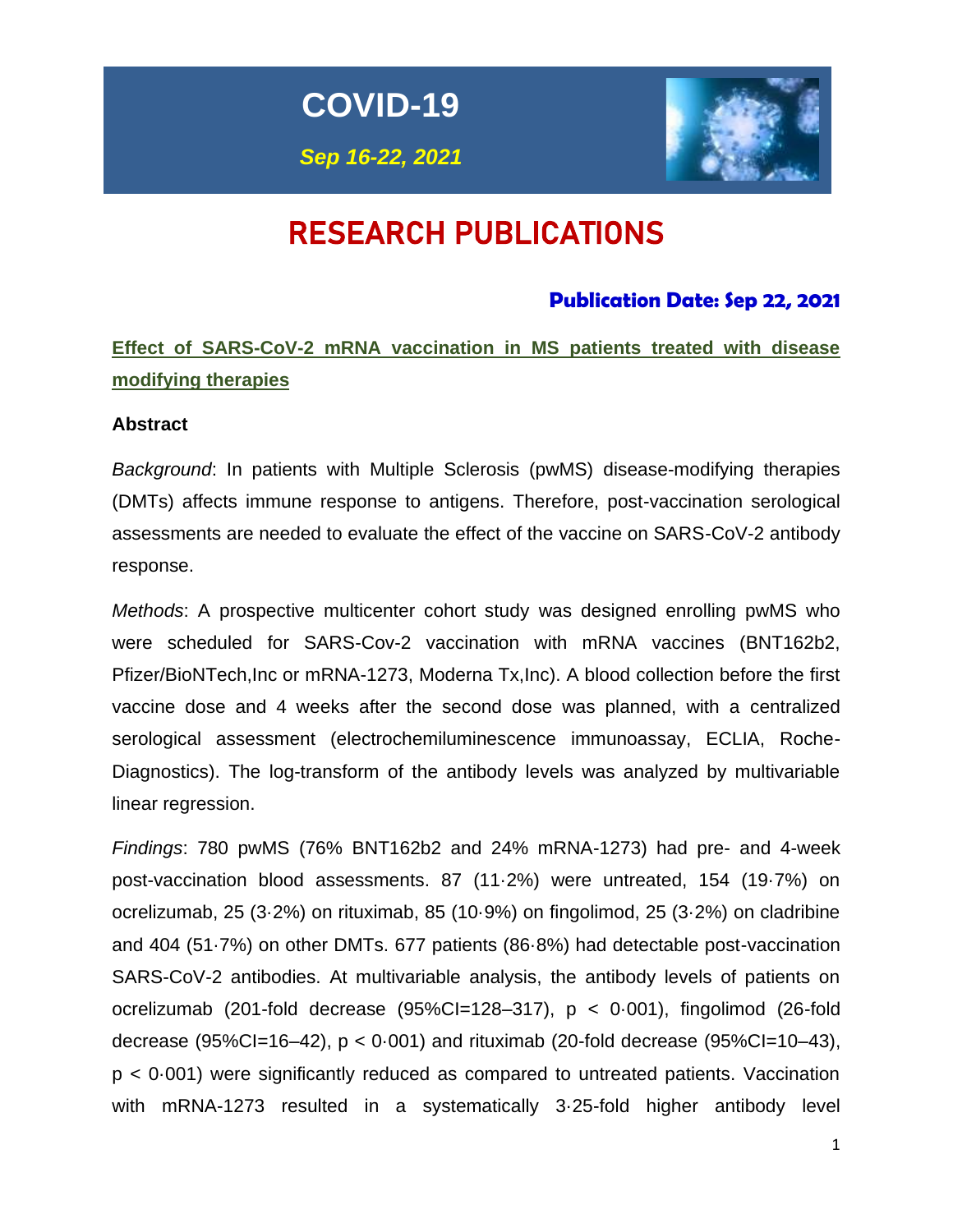$(95\%CI = 2.46-4.27)$  than with the BNT162b2 vaccine ( $p < 0.001$ ). The antibody levels on anti-CD20 therapies correlated to the time since last infusion, and rituximab had longer intervals (mean=386 days) than ocrelizumab patients (mean=129 days).

*Interpretation*: In pwMS, anti-CD20 treatment and fingolimod led to a reduced humoral response to mRNA-based SARS-CoV-2 vaccines. As mRNA-1273 elicits 3·25-higher antibody levels than BNT162b2, this vaccine may be preferentially considered for patients under anti-CD20 treatment or fingolimod. Combining our data with those on the cellular immune response to vaccines, and including clinical follow-up, will contribute to better define the most appropriate SARS-CoV-2 vaccine strategies in the context of DMTs and MS.

#### **Reference**

https://www.thelancet.com/journals/ebiom/article/PIIS2352-3964(21)00374-1/fulltext

#### **Publication Date: Sep 21, 2021**

## **Prior infection with SARS-CoV-2 WA1/2020 partially protects rhesus macaques against reinfection with B.1.1.7 and B.1.351 variants**

#### **Abstract**

Severe acute respiratory syndrome coronavirus 2 (SARS-CoV-2) variants that result in increased transmissibility and partial evasion of neutralizing antibodies have recently emerged. Whether natural immunity induced by the original SARS-CoV-2 WA1/2020 strain protects against rechallenge with these SARS-CoV-2 variants remains a critical unresolved question. In this study, we show that natural immunity induced by the WA1/2020 strain leads to partial but incomplete protection against the SARS-CoV-2 variants B.1.1.7 (alpha) and B.1.351 (beta) in rhesus macaques. We challenged rhesus macaques with B.1.1.7 and B.1.351 and showed that infection with these variants resulted in high viral replication in the upper and lower respiratory tract. Rhesus macaques was then with infected the WA1/2020 strain and rechallenged them on day 35 with the WA1/2020, B.1.1.7, or B.1.351 variants. Natural immunity to WA1/2020 led to robust protection against rechallenge with WA1/2020 but only partial protection against rechallenge with B.1.351. An intermediate degree of protection was observed in rhesus macaques against rechallenge with B.1.1.7. These data demonstrate partial but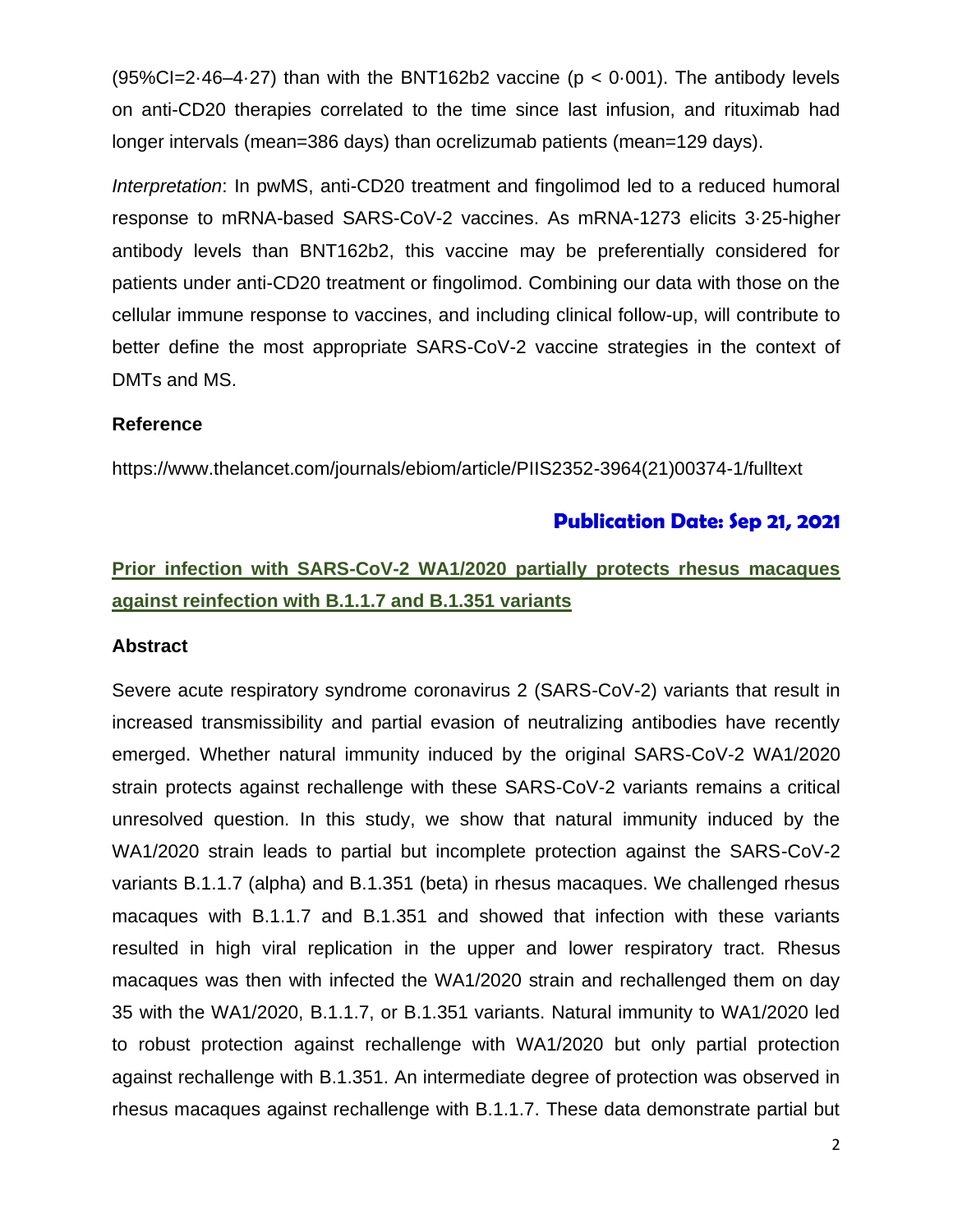incomplete protective efficacy of natural immunity induced by WA1/2020 against SARS-CoV-2 variants of concern. These findings have important implications for both vaccination and public health strategies in the context of emerging SARS-CoV-2 variants of concern.

#### **Reference**

https://www.science.org/doi/10.1126/scitranslmed.abj2641

# **Protection against SARS-CoV-2 beta variant in mRNA-1273 vaccine–boosted nonhuman primates**

#### **Abstract**

Neutralizing antibody responses gradually wane against several variants of concern (VOC) after vaccination with the SARS-CoV-2 vaccine mRNA-1273. We evaluated the immune responses in nonhuman primates that received a primary vaccination series of mRNA-1273 and were boosted ~6 months later with either homologous mRNA-1273 or heterologous mRNA-1273.β, which encompasses the spike sequence of the B.1.351 beta (β) variant. Following boost, animals had increased neutralizing antibody responses across all VOC, which was sustained for at least 8 weeks post-boost. Nine weeks following boost, animals were challenged with the SARS-CoV-2 β variant. Viral replication was low to undetectable in bronchoalveolar lavages and significantly reduced in nasal swabs in all boosted animals suggesting booster vaccinations may be required to sustain immunity and protection.

#### **Reference**

https://www.science.org/doi/10.1126/science.abl8912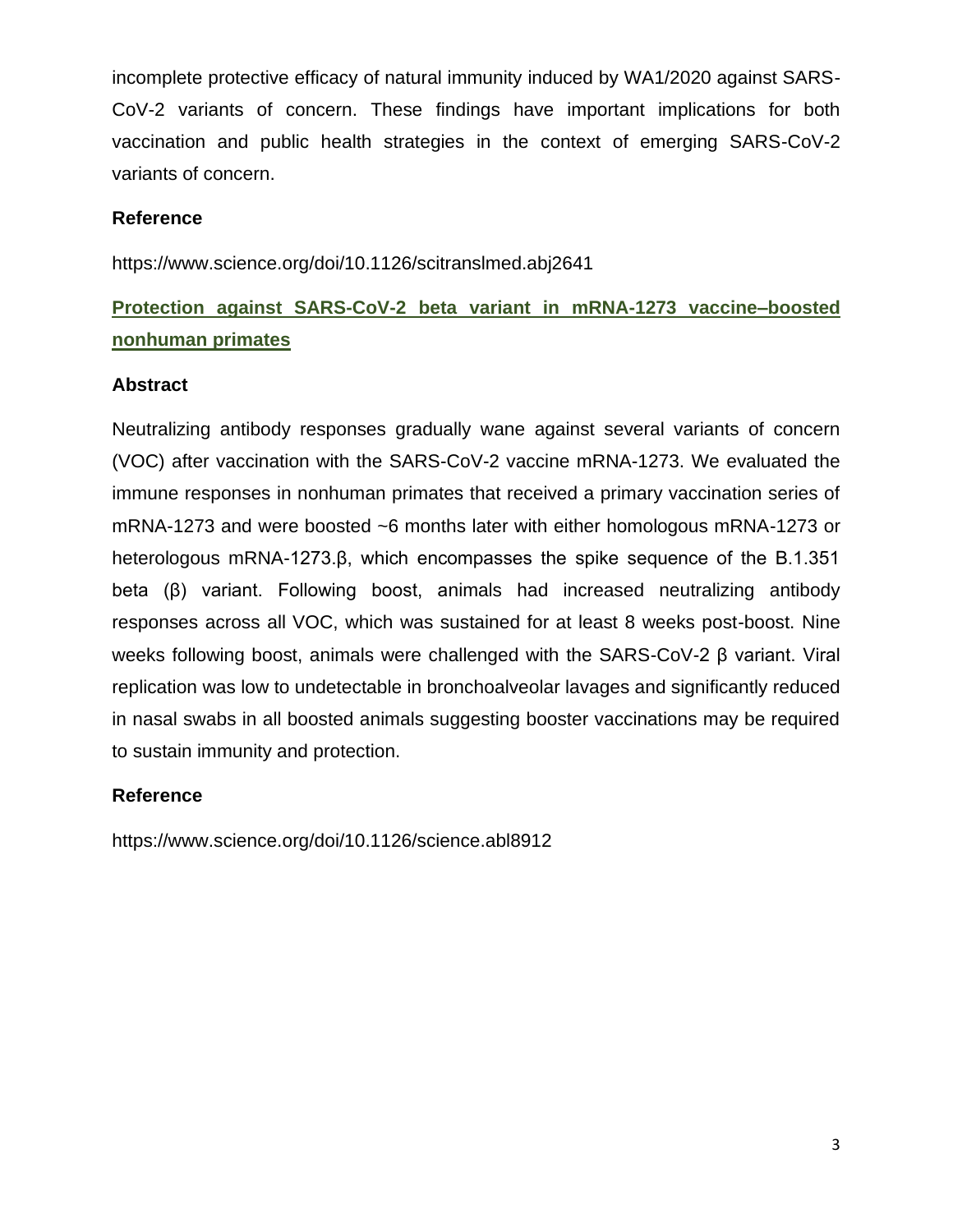#### **Publication Date: Sep 16, 2021**

**The BNT162b2 vaccine effectiveness against new COVID-19 cases and complications of breakthrough cases: A nation-wide retrospective longitudinal multiple cohort analysis using individualised data**

#### **Abstract**

*Background*: The rapid vaccination campaign against COVID-19 in Israel relied on the BNT162b2 vaccine. A longitudinal analysis of multiple cohorts was performed, using individual data, to evaluate the effectiveness of the vaccine against new and breakthrough cases.

*Methods*: Vaccine effectiveness (VE) for 27 consecutive cohorts were estimated, each comprised of individuals vaccinated on specific days. VE against new COVID-19 cases was evaluated for five SARS-CoV-2-related outcomes: infection, symptomatic disease, hospitalisation, severe/critical disease and death. For breakthrough cases, rate reduction was evaluated for hospitalisation, severe/critical disease and death. Outcomes were evaluated at predetermined time-periods after vaccination, the last one dedicated to individuals who became SARS-CoV-2-positive 22–28 days after the second dose.

*Findings*: The highest VE estimates against new cases in ≥16 year old individuals, for all outcomes, were reached at the 15–21 day period after the second dose, ranging between 97.7% (95% CI: 95.9–98.7%) for deaths and 98.6% (95% CI: 97.8–99.1%) for severe/critical disease. VE estimates of the 14–20 day period after the first dose ranged between 54.3% (95% CI: 50.6–57.8%) for infection and 77.3% (95% CI: 71.2–82.1%) for severe/critical disease. VE rose more slowly among ≥80 year old individuals. Rate reductions of breakthrough complications were highest at the 22–28 day period after the second dose, ranging between 47.4% (95% CI: 4.3–71.2%) for death and 66.2% (95% CI: 44.2–79.6%) for severe/critical disease.

*Interpretation*: The BNT162 vaccine is highly effective in preventing new SARS-CoV-2 cases. Among ≥80 year old individuals, high effectiveness develops more slowly. In breakthrough cases, vaccination reduces complications and death.